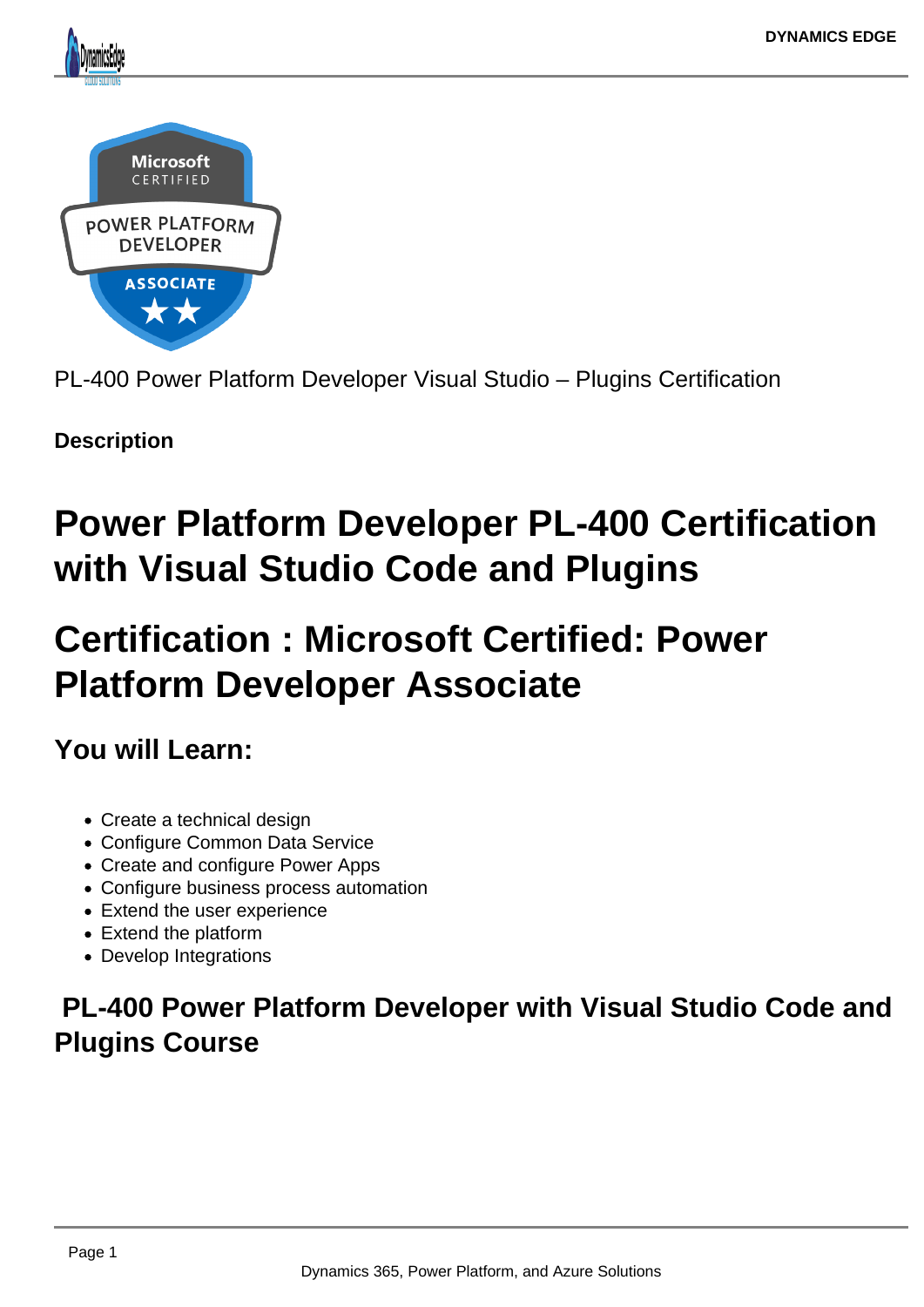

The Microsoft Power Platform helps organizations optimize their operations by simplifying, automating and transforming business tasks and processes. In this course, students will learn how to build Power Apps, Automate Flows and extend the platform to complete business requirements and solve complex business problems.

# **Is this the Right PL-400 Power Platform Developer with Visual Studio Code and Plugins Course for You?**

Candidates for this course design, develop, secure, and troubleshoot Power Platform solutions. They must implement components of a solution that include application enhancements, custom user experience, system integrations, data conversions, custom process automation, and custom visualizations. They should gain applied knowledge of Power Platform services, including in-depth understanding of capabilities, boundaries, and constraints. Candidates should have development experience that includes JavaScript, JSON, TypeScript, C#, HTML, .NET, Microsoft Azure, Microsoft 365, RESTful Web Services, ASP.NET, and Power BI.

# **Good to know before you attend the class:**

- Candidates should have an introductory knowledge of Power Platfom
- Candidates should have development experience that includes JavaScript, JSON, TypeScript, C#, HTML, .NET, Microsoft Azure, Microsoft 365, RESTful Web Services, ASP.NET, and Power BI

# **Course outline – PL-400 Power Platform Developer with Visual Studio Code and Plugins**

# **Module 1: Create a model-driven application in Power Apps**

This module introduces you to creating a model-driven app in Power Apps that uses Common Data Service.

## **Lessons**

- Introduction to model-driven apps and Common Data Service
- Get started with model-driven apps in Power Apps
- Create and manage entities in Common Data Service
- Create and manage fields within an entity in Common Data Service
- Working with option sets in Common Data Service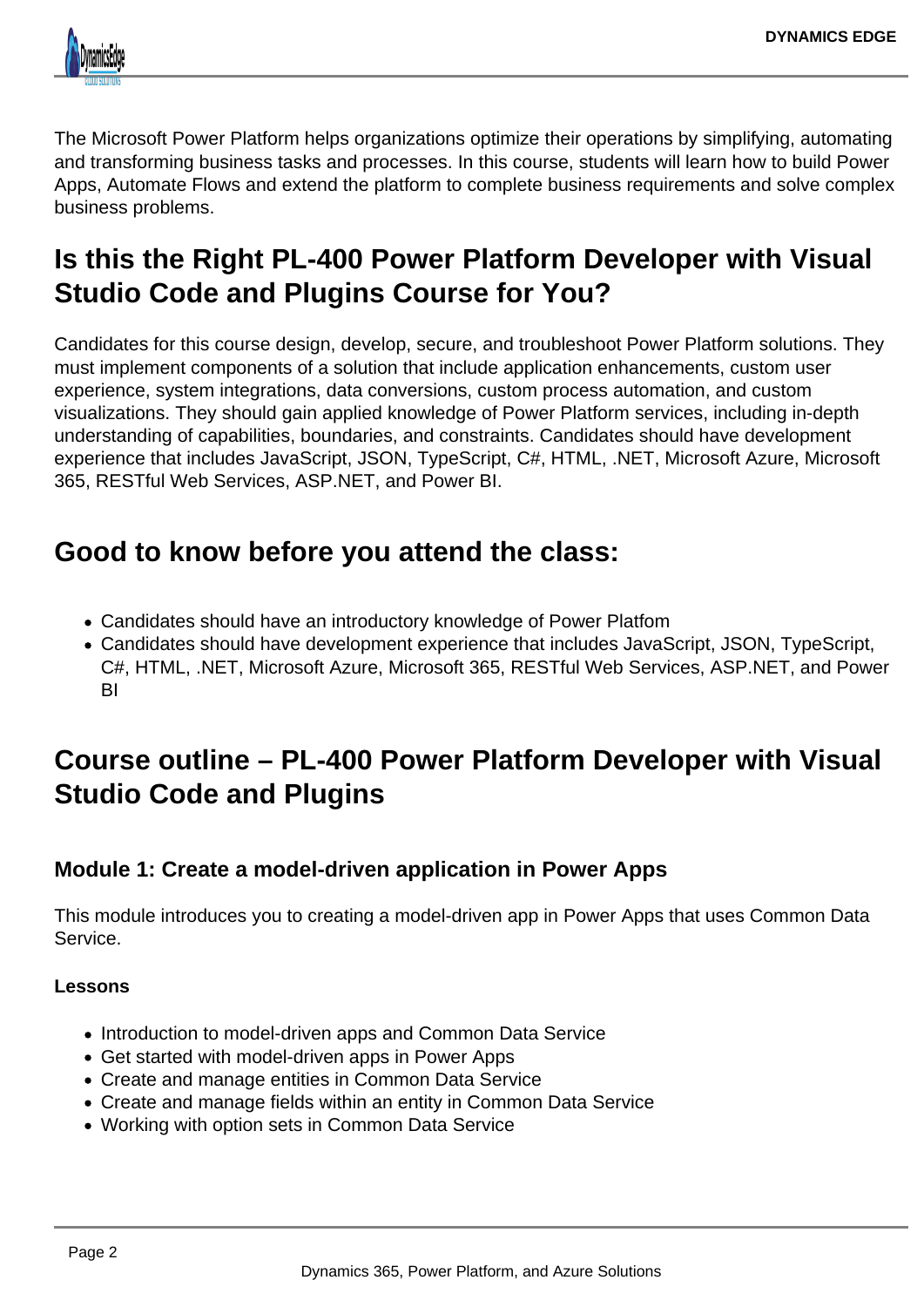

- Create a relationship between entities in Common Data Service
- Define and create business rules in Common Data Service
- Create and define calculation or rollup fields in Common Data Service
- Get started with security roles in Common Data Service

# **Module 2: Create a canvas app in Power Apps**

This module introduces you to Power Apps, helps you create and customize an app, and then manage and distribute it. It will also show you how to provide the best app navigation, and build the best UI using themes, icons, images, personalization, different form factors, and controls.

### **Lessons**

- Get started with Power Apps
- Customize a canvas app in Power Apps
- Manage apps in Power Apps
- Navigation in a canvas app in Power Apps
- How to build the UI in a canvas app in Power Apps
- Use and understand Controls in a canvas app in Power Apps
- Document and test your Power Apps application

# **Module 3: Master advance techniques and data options in canvas apps**

This module will help you use advanced formulas, perform custom updates, performance checks and testing. It will also help you to improve user's experience, use custom connectors and focus on working with data source limits.

#### **Lessons**

- Use imperative development techniques for canvas apps in Power Apps
- Author an advanced formula that uses tables, records, and collections in a canvas app in Power Apps
- Perform custom updates in a Power Apps canvas app
- Complete testing and performance checks in a Power Apps canvas app
- Work with relational data in a Power Apps canvas app
- Work with data source limits (delegation limits) in a Power Apps canvas app
- Connecting to other data in a Power Apps canvas app
- Use custom connectors in a Power Apps canvas app

## **Module 4: Automate a business process using Power Automate**

This module introduces you to Power Automate, teaches you how to build workflows, and how to administer flows.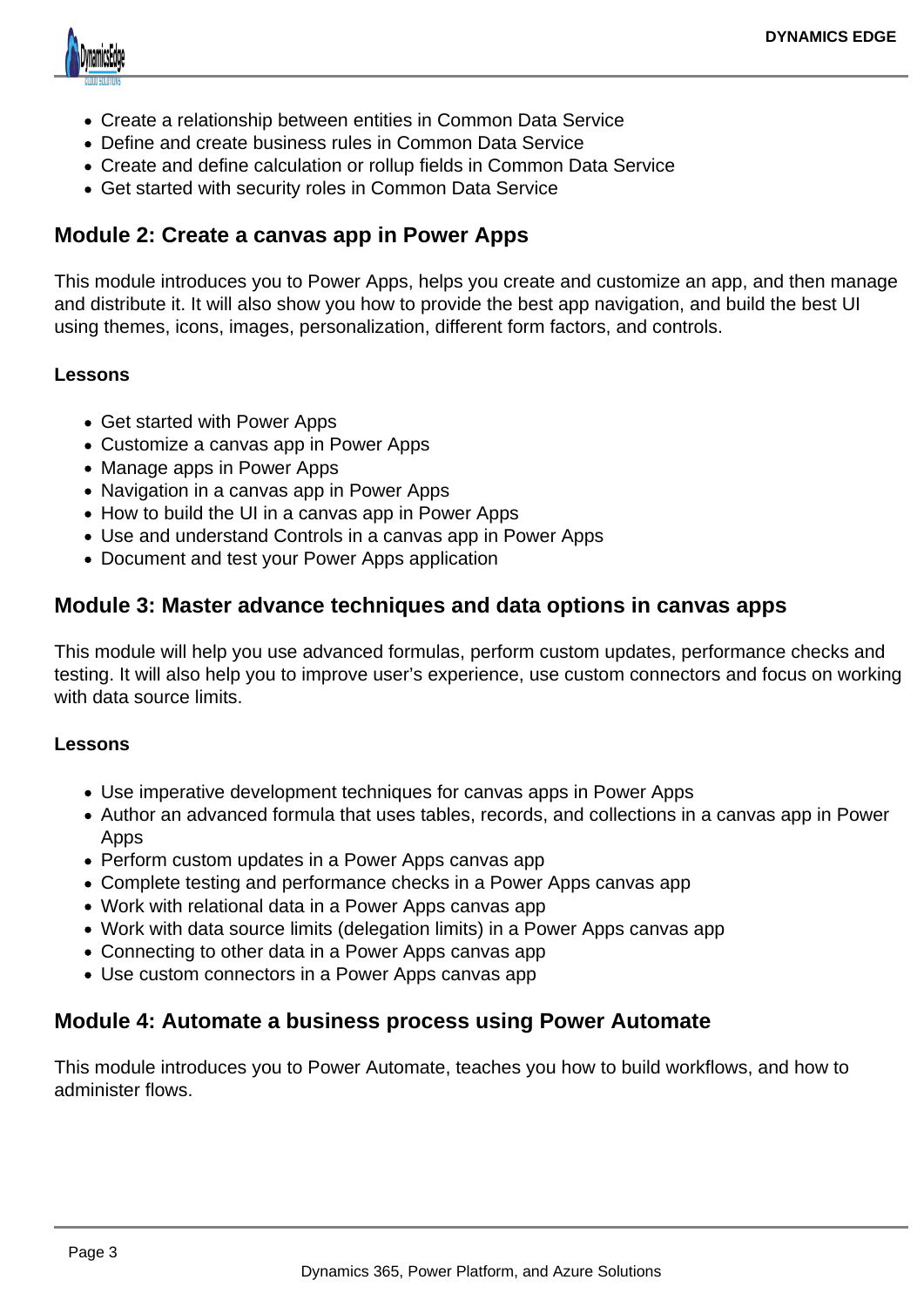

### **Lessons**

- Get started with Power Automate
- Build more complex flows with Power Automate
- Introduction to business process flows in Power Automate
- Create an immersive business process flow in Power Automate
- Understand advanced business process flow concepts in Power Automate
- Introduction to expressions in Power Automate

# **Module 5: Introduction to developing with Power Platform**

This module is the first step in learning about platform, tools, and the ecosystem of the Power Platform

#### **Lessons**

- Introduction to Power Platform developer resources
- Use developer tools to extend the Power Platform
- Introduction to extending the Microsoft Power Platform

# **Module 6: Extending the Power Platform Common Data Service**

This module looks at the tools and resources needed for extending the Power Platform. We'll start with looking at the SDKs, the extensibility model, and event framework. This learning path also covers when to use plug-ins. Configuration of plug-ins as well as registering and deploying plug-ins.

#### **Lessons**

- Introduction to Common Data Service for developers
- Extend plug-ins

# **Module 7: Extending the Power Platform user experience Model Driven apps**

This module describes how to create client scripting, perform common actions with client script, and automate business process flow with client scrip. Learn about what client script can do, rules, and maintaining scripts. Discover when to use client script as well as when not to use client script.

#### **Lessons**

- Introduction to web resources
- Performing common actions with client script
- Automate business process flows with client script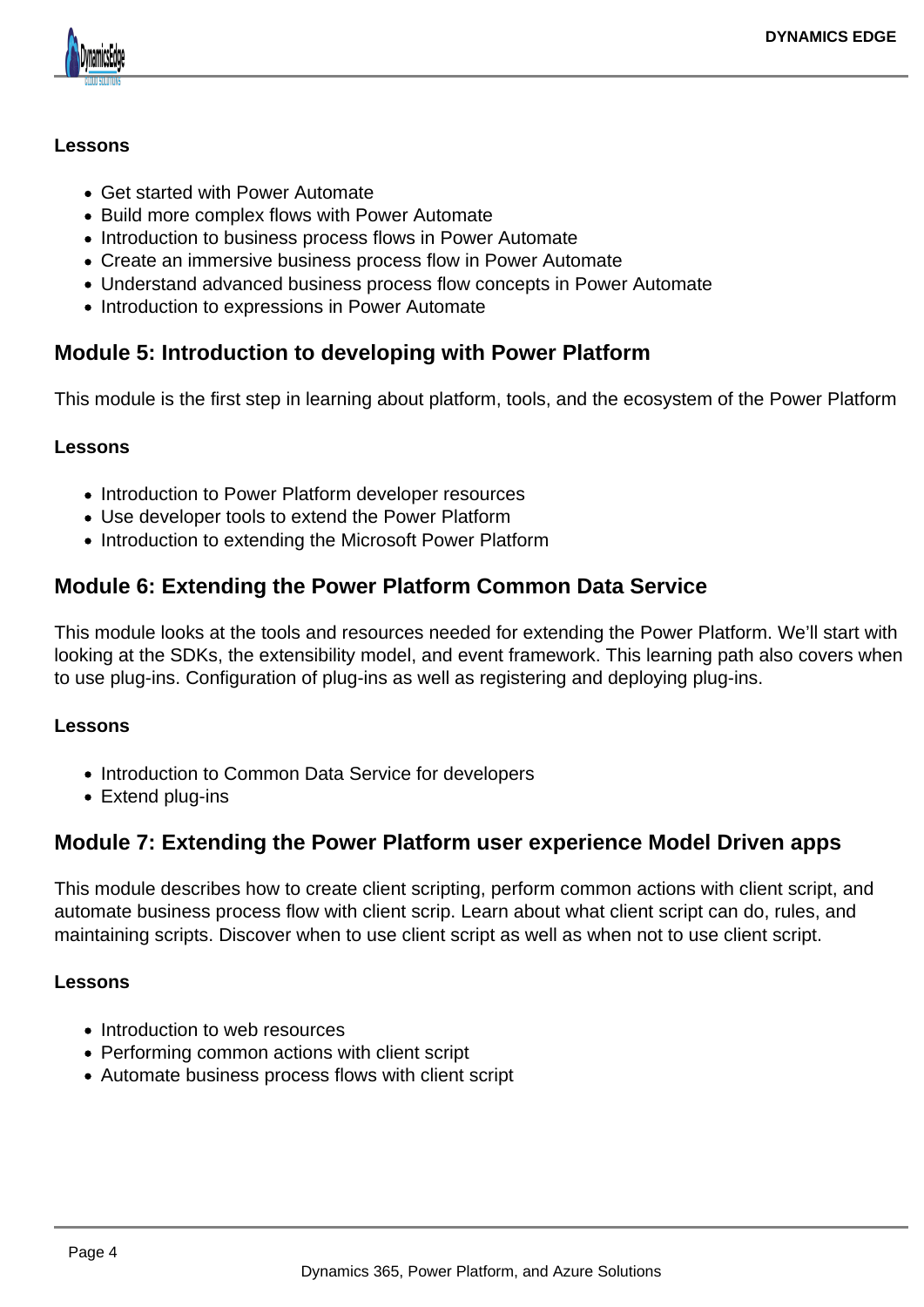# Module 8: Create components with Power Apps Component Framework

This module describes how to get started with Power Apps Component Framework with an introductory module on the core concepts and components. Then it shows you how to build a component and work with advanced Power Apps Component Framework features.

#### Lessons

- Get started with Power Apps component framework
- Build a Power Apps component
- Use advanced features with Power Apps component framework

## Module 9: Extend Power Apps portals

This module describes how to transform a content portal into a full web app interacting with Common Data Service. We will also cover the options available to customizers and developers to extend the portal functionality and integrate with Office 365, Power Platform, and Azure components.

#### Lessons

- Introduction to Power Apps portals
- Access Common Data Service in Power Apps portals
- Extend Power Apps portals
- Build custom Power Apps portals web templates

## Module 10: Integrate with Power Platform and Common Data Service

This module describes how to integrate with Common Data Service using code by learning about Common Data Service API. Get an in-depth overview of options available with Common Data Service to integrate data and events to Azure.

#### Lessons

- Work with Common Data Service Web API
- Integrate Common Data Service Azure solutions

Related Courses:

[DA-100 Analyzing Data with Microsoft Power BI](https://www.dynamicsedge.com/product/da-100-analyzing-data-with-power-bi/)

- [PL-100 Microsoft Power Platform App Maker](https://www.dynamicsedge.com/product/citizen-developer-power-platform-app-maker-for-government-analysts-pl-100/)
- [PL-200 Microsoft Power Platform Functional Consultant](https://www.dynamicsedge.com/product/pl-200-power-platform-developer-and-consultant/)